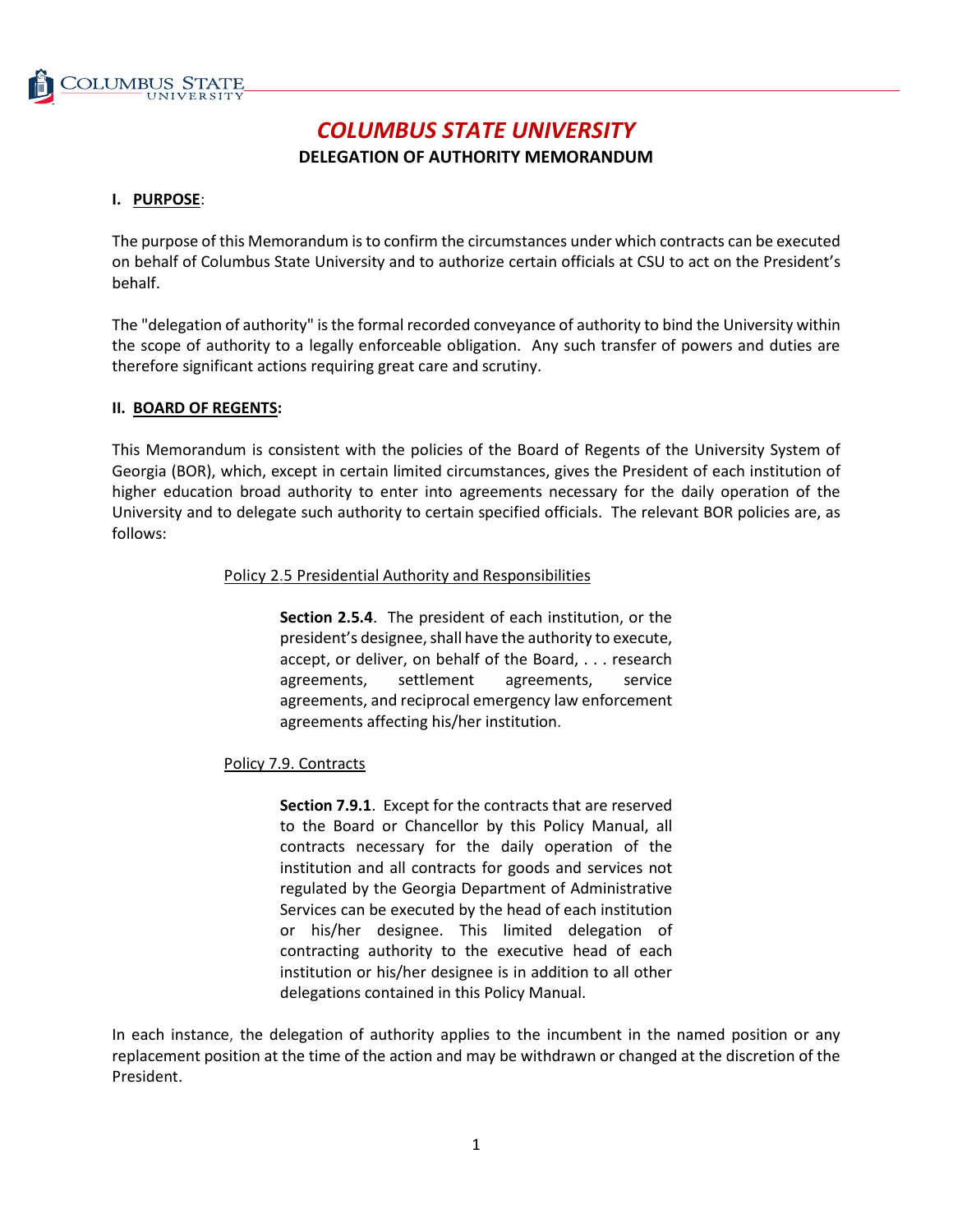#### **III. ACTIONS IN PRESIDENT'S ABSENCE:**

In the event that the President is away from campus or otherwise not available during a situation that calls for immediate action on behalf of the University, the Provost and Executive Vice President is authorized to act on behalf of the President. In the event the President or the Provost and Executive Vice President is not available, then the Vice President for Business and Finance is authorized to act on behalf of the University.

# **IV. ESSENTIAL TRAVEL:**

Authorization and approval to travel under the Guidelines for University Sponsored Travel are delegated to the Provost and Executive Vice President for *non*-athletic travel. Authorization and approval to travel related to NCAA and/or Peachbelt Conference-related athletic activities and events are delegated to the Athletic Director.

# **V. SIGNATURE AUTHORITY:**

The proper delegation of authority to execute contracts with external entities that bind Columbus State University and all legal entities under its control is required to minimize financial, legal and related risks and to ensure that appropriate fiscal and management controls are in place for the betterment of the entire institution.

Because of the large number of proposals, contracts, and memoranda to be signed and executed in carrying out the business of Columbus State University, certain officials are hereby authorized to execute agreements on behalf of Columbus State University, as follows:

| <b>TITLE</b>                            | <b>AUTHORITY</b>                                                                                                                                                                                                                                                                                                                                                                                                                                                                                                                                                                                                                                                                                                   |
|-----------------------------------------|--------------------------------------------------------------------------------------------------------------------------------------------------------------------------------------------------------------------------------------------------------------------------------------------------------------------------------------------------------------------------------------------------------------------------------------------------------------------------------------------------------------------------------------------------------------------------------------------------------------------------------------------------------------------------------------------------------------------|
| President                               | Except those contracts that are reserved to the BOR, the President shall<br>have authority to execute all contracts, including settlement<br>agreements not exceeding \$100,000, on behalf of the University                                                                                                                                                                                                                                                                                                                                                                                                                                                                                                       |
| Provost and Executive Vice<br>President | • Any contract on behalf of the University when President is unavailable<br>and immediate action is required<br>• Contracts and other instruments related to the solicitation,<br>acceptance, and/or execution of grants and contracts for sponsored<br>programs and research projects including grant applications, non-<br>disclosure, confidentiality agreements, and material transfer<br>agreements<br>• Academic affiliation agreements and MOUs<br>• Collaboration agreements with other system schools<br>• Contracts related to the administration of faculty affairs and<br>enrollment management<br>• Non-athletic contracts requiring approval under the Guidelines for<br>University Sponsored Travel |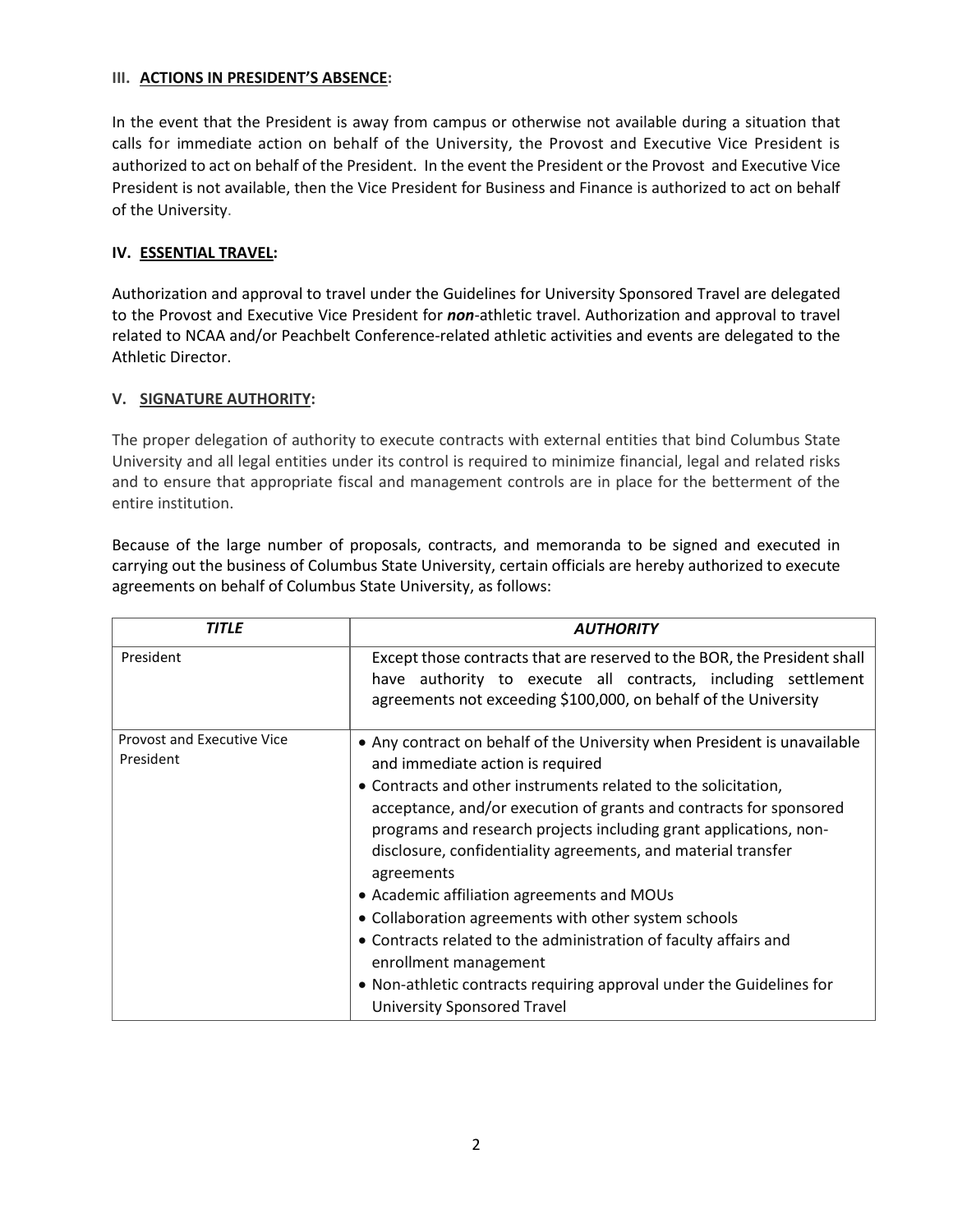| Vice President for Business and<br>Finance                                                                            | • Any contract when President and Provost are unavailable and<br>immediate action is required<br>• Contracts relating to real estate and other property transactions,<br>construction, investment, exchange of money, expenditure of funds<br>and other operations under the supervision and control of the Office<br>of Business and Finance<br>• Management of accounts in the name of and for the benefit of CSU at<br>banking and other financial institutions<br>• Contracts resulting from competitive solicitations (RFPs, RFQs)<br>• Donation agreements pursuant to BOR policy 7.4 |
|-----------------------------------------------------------------------------------------------------------------------|---------------------------------------------------------------------------------------------------------------------------------------------------------------------------------------------------------------------------------------------------------------------------------------------------------------------------------------------------------------------------------------------------------------------------------------------------------------------------------------------------------------------------------------------------------------------------------------------|
| Vice President for Advancement                                                                                        | • Contracts related to donor and gift agreements to University and<br>Foundations<br>• Agreements related to services and events for alumni, fundraising, and<br>advancement activities                                                                                                                                                                                                                                                                                                                                                                                                     |
| Vice President for Student Affairs                                                                                    | • Contracts related to student organizations including special events,<br>performances, concerts, and speakers<br>• Contracts related to housing and residence life, including student and<br>guest leases or rental agreements and agreements for use of these<br>facilities for special activities<br>• Contracts relating to operations and management of university police,<br>recreation center and health services                                                                                                                                                                    |
| <b>Chief Information Officer</b>                                                                                      | • Contracts for the acquisition of technological equipment and services<br>for the University including software, maintenance agreements, and<br>service renewals                                                                                                                                                                                                                                                                                                                                                                                                                           |
| <b>Athletic Director</b>                                                                                              | . Contracts and agreements related to recruitment and signing of<br>student athletes, including grant and scholarship agreements<br>· Contracts related to hotel accommodations and transportation<br>services<br>• Athletic competition contracts requiring approval and authorization<br>under the Guidelines for University Sponsored Travel                                                                                                                                                                                                                                             |
| <b>Associate Vice President for</b><br>University and Government<br>Relations & Special Assistant to the<br>President | • Contracts related to use, maintenance, protection or enforcement of<br>CSU trademarks, copyrights, service marks and logos, including, but<br>not limited to, licenses, registrations, and/or documents related to<br>trademark protection<br>• Contracts related to use, license or release of CSU owned or<br>produced media, including, but not limited, tovideos, photographs,<br>news articles, websites and related intellectual property and digital<br>assets                                                                                                                     |
| <b>Assistant Vice President for</b><br>Leadership Development                                                         | . Contracts related to the administration and management of the<br>Cunningham Center and Leadership Institute, including lease, facility<br>use, and speaker agreements.                                                                                                                                                                                                                                                                                                                                                                                                                    |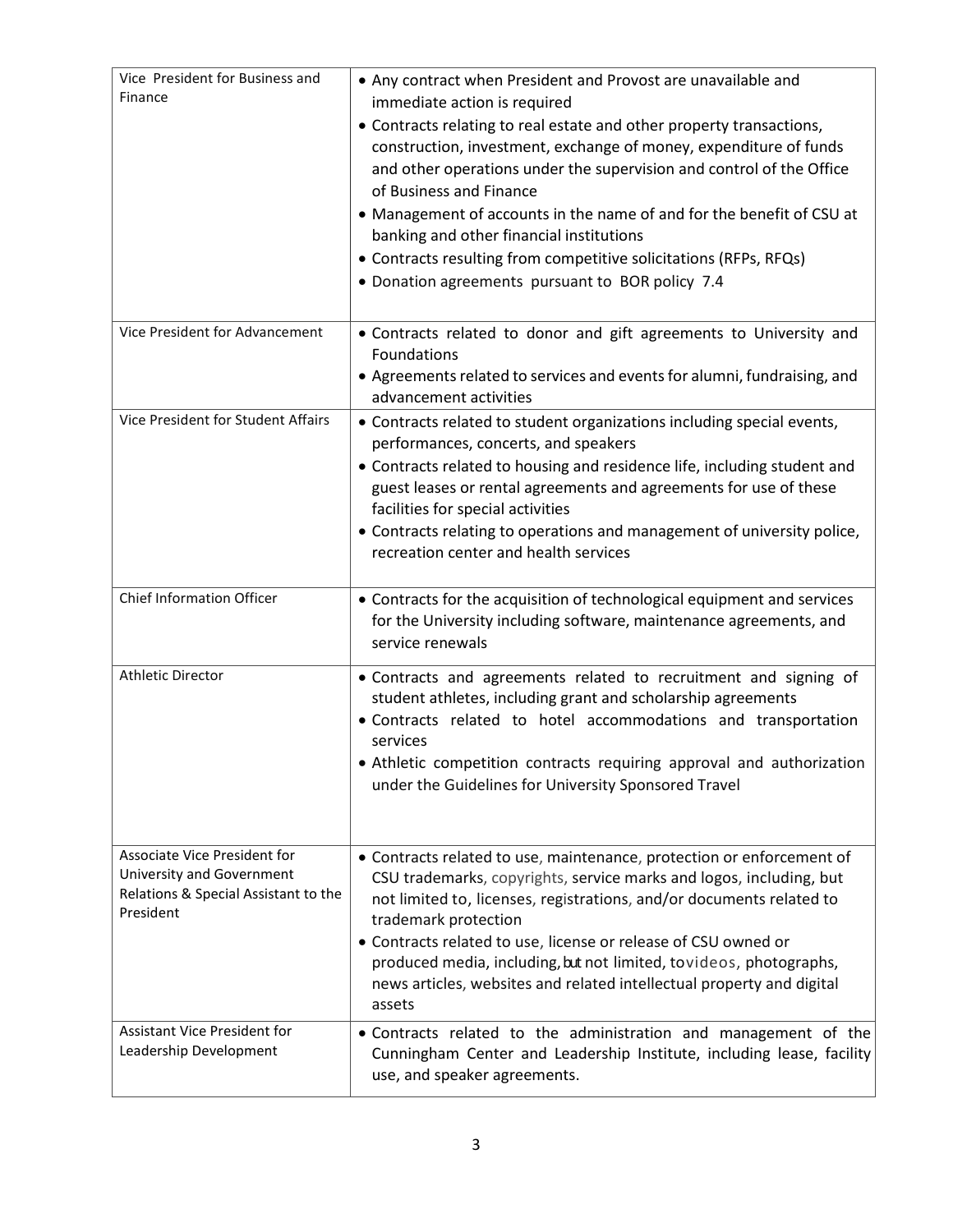# **VI. SUB-DELEGATION OF AUTHORITY:**

The authority delegated to the specific individuals identified above by the University President may be sub-delegated to other individuals who are current University employees, are knowledgeable of and about the policies of the University and Board of Regents, and over whom the delegator has management authority.

Under these circumstances, the delegator may:

- retain full discretion to reserve to themselves any authority delegated to them;
- may delegate authority as long as it is not expressly disallowed or limited in any way;
- may not delegate authority greater than that which has been delegated; and
- remains responsible and accountable at all times for the exercise of any authority they have delegated to others.

Any and all sub-delegations must adhere to the following requirements:

- be in writing;
- be made to a specific individual with an official university position title included;
- must clearly define the nature and extent of the authority being delegated, and must be approved in writing by the President.

A copy of each written delegation of authority shall be provided to the delegate, the University President and the Office of General Counsel.

Sub-delegations can be revoked at any time by the delegator, without notice, provided it is in writing and a copy provided to the President and Office of General Counsel.

#### **VII. PURCHASING AGREEMENTS:**

The authority to commit University funds for supplies, materials, equipment and certain contractual services has been delegated to the Purchasing Office within the limits established by DOAS, State Purchasing Division. Agreements for the purchase of goods and services should be reviewed, approved and executed within DOAS and University purchasing guidelines and policies.

# **VIII. AFFILIATED ENTITIES**

Affiliated entities of Columbus State University such as the CSU University Foundation and Foundation Properties, Inc. are legally distinct and independently controlled. Contracts entered into on behalf of affiliated entities are not subject to this Memorandum and should be entered into pursuant to the rules and policies of the affiliated entity, provided, however, that any such contracts which materially implicate the resources and assets of the University should be reviewed by the Office of General Counsel prior to execution and may need to be reviewed by additional university officials.